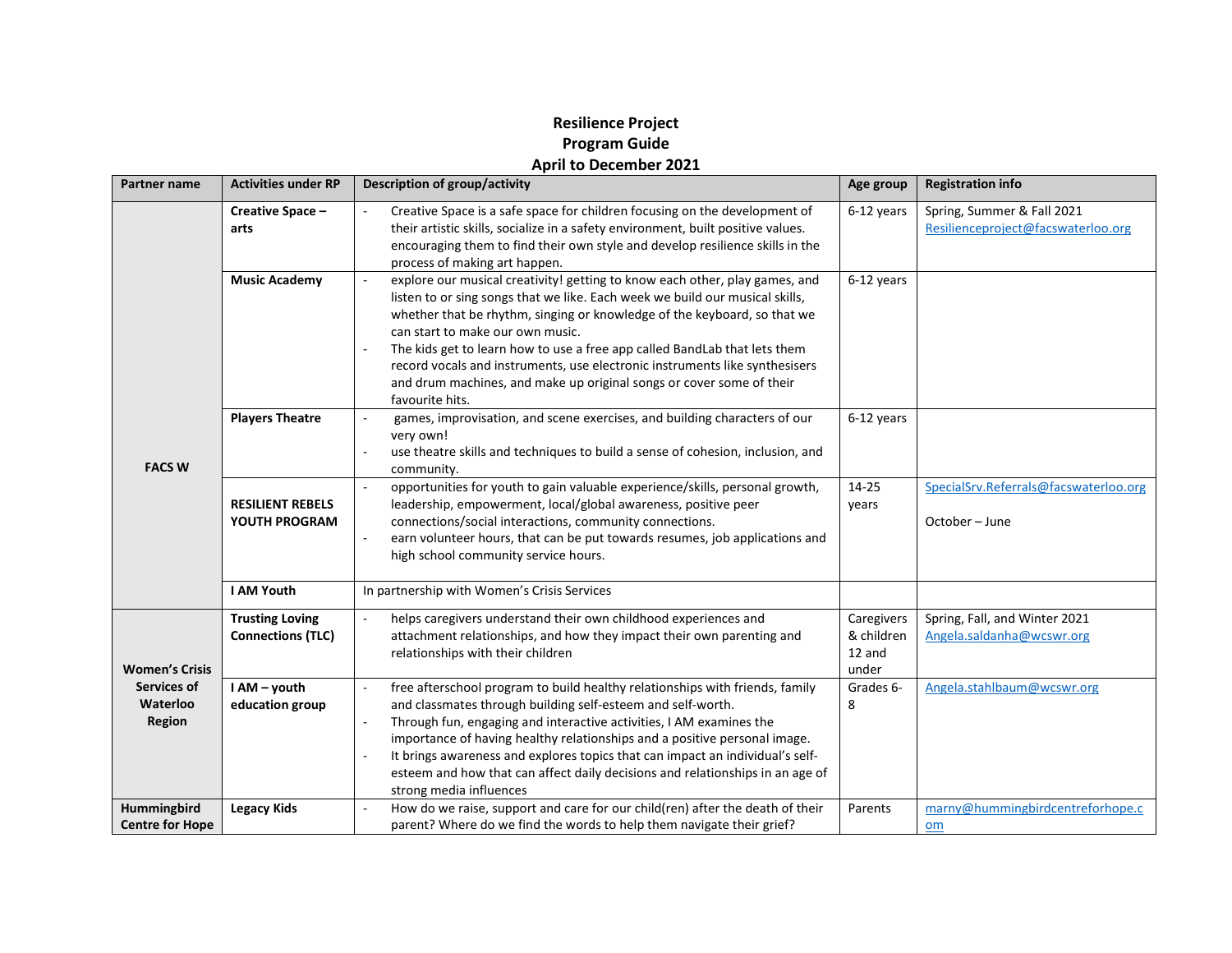|                                                         |                                                                                    | How do we differentiate between normal childhood behaviour and<br>behaviour of a grieving child? How do we help our children to not only<br>survive this tragedy but to thrive and grow from it?                                                                                                                                                                                                                                                                                                                                                                                                                                                                                                                                                     |                                            |                                                             |
|---------------------------------------------------------|------------------------------------------------------------------------------------|------------------------------------------------------------------------------------------------------------------------------------------------------------------------------------------------------------------------------------------------------------------------------------------------------------------------------------------------------------------------------------------------------------------------------------------------------------------------------------------------------------------------------------------------------------------------------------------------------------------------------------------------------------------------------------------------------------------------------------------------------|--------------------------------------------|-------------------------------------------------------------|
|                                                         |                                                                                    | This 3-week seminar will provide education and practical support to equip<br>parents with tools and strategies to effectively support your young family.                                                                                                                                                                                                                                                                                                                                                                                                                                                                                                                                                                                             |                                            |                                                             |
| <b>African Family</b><br><b>Revival</b><br>Organization | Mini Me to We-                                                                     | Cultural enrichment<br>$\overline{\phantom{a}}$<br>Girls' groups<br>$\sim$                                                                                                                                                                                                                                                                                                                                                                                                                                                                                                                                                                                                                                                                           | Girls ages<br>$11 - 14$<br>grade 7-8-<br>9 | monal@afrofamily.ca                                         |
| Eritrean Islamic<br>Community of<br><b>KW Region</b>    | <b>Youth Education</b>                                                             | Tutoring program for youth grade<br>$\mathcal{L}_{\mathcal{A}}$<br>Enrolling youth to online help resources                                                                                                                                                                                                                                                                                                                                                                                                                                                                                                                                                                                                                                          | Kids<br>between<br>Grade 4 -<br>12         | eritreankwr@gmail.com<br>abdurahman ms@yahoo.com            |
| <b>Bridges to</b><br><b>Belonging</b>                   | <b>LINKS = Learning-</b><br><b>Identity-Networks-</b><br>Konnection-<br>Strengths) | 5-week virtual experience of learning, discovery and creating LINKS for youth<br>$\overline{\phantom{a}}$<br>experiencing social isolation and barriers to inclusion<br>LINKS Evening Sessions (Tuesdays) - June 8th to July 6th - 6-8 pm<br>$\blacksquare$<br>LINKS Camp - July 5th to July 9th-9:30am - 12:00pm                                                                                                                                                                                                                                                                                                                                                                                                                                    | $14 - 24$<br>years                         | info@bridgestobelonging.ca                                  |
| <b>Muslim Social</b><br><b>Services of KW</b><br>region | Play with Me:<br>Youth<br><b>Empowerment</b>                                       | Play with Me creates a safe space for Muslim Youth and empower them to<br>$\mathbf{r}$<br>take more initiative and responsibilities in their personal, social, and school<br>life.<br>is a safe space for children focusing on the development of their artistic<br>$\overline{a}$<br>skills, socialize in a safety environment, built positive values encouraging<br>them to find their own style and develop resilience skills in the process of<br>making art happen.                                                                                                                                                                                                                                                                             | $12 - 16$<br>years                         | rozina@muslimsocialserviceskw.org                           |
|                                                         | <b>Families Art</b><br><b>Express Project</b>                                      | The Family Art Express project will centralize marginalized and racialized<br>families and their stories, filling the gap related to social isolation and in a<br>community of many different peoples.<br>The project will reflect cultural diversity by creating and presenting artistic<br>$\overline{\phantom{a}}$<br>work of different family members and will support healthy family dynamics.<br>Participants will be supported to create and present artwork that is<br>accessible, and affordable to low-income families while creating a space for<br>immigrant, refugee, and marginalized voices to be heard.<br>Five families having different age groups of children will be connected<br>through weekly groups starting mid April 2021. | Families                                   | rozina@muslimsocialserviceskw.org                           |
| <b>CAYA</b>                                             | <b>Kids Connecting</b>                                                             | Working with children zooming to make sure that the kids have a connection<br>among themselves we are also to help them with the homework during the<br>pandemic and lockdown.<br>help family with condition with the pandemic we are motivating everyone to<br>$\sim$<br>get vaccine's and we are going to figure out what the youth want to do and<br>see how the pandemic affected them and how they are going to be able to<br>go back to the normal activities like basketball and soccer. We are going to<br>be working to mobilize community members to get the vaccination                                                                                                                                                                   | 6-21 years<br>old                          | Spring, Summer and Fall 2021<br>cyouthassociation@gmail.com |